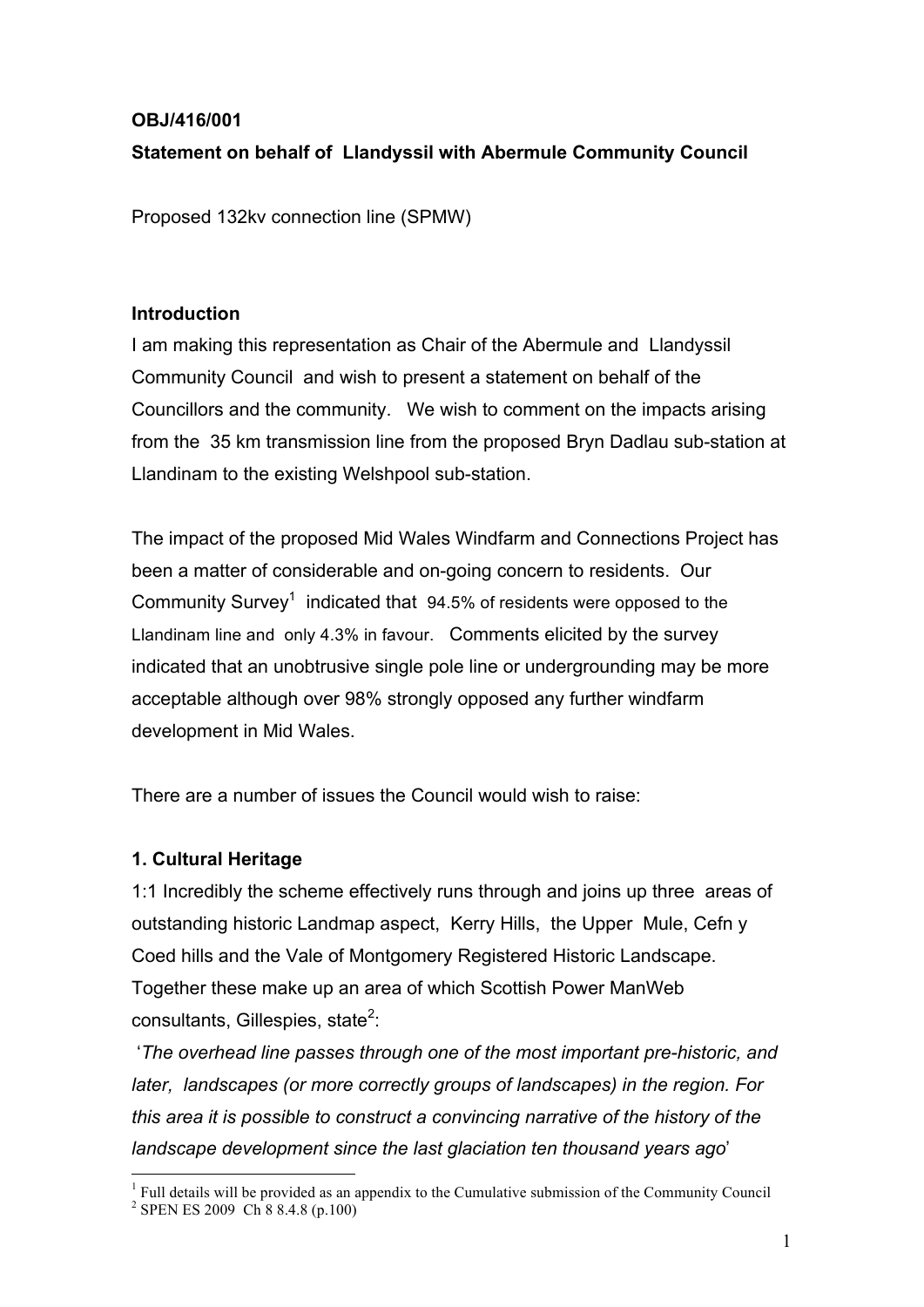1:2 The richly varied and culturally significant landscape defines the area. The Community Council find it completely unacceptable that the setting of significant assets in our community, such as the Henfron Moated Site, will be compromised and the cultural heritage value greatly diminished..

### **2. Landscape.**

2:1 The quality of our local landscape is high. Residents particularly enjoy the open, unspoilt and panoramic Cefn y Coed hills which provide the setting for Llandyssil. This is an area in which, over the last 5 years the Community Council has worked hard to establish a number of scenic circular walks on footpaths and quiet lanes for the benefit of local people and visitors alike. The dominant feature in this largely unspoilt rural scene will become the transmission line as it skylines on the Cefn y Coed Hills and obtrusively crosses the Llandyssil valley at right angles.

2.2 The line will Impact on important views from Kerry Ridgeway and the well known and ancient Drover's Road. This is an area much loved by local people. Looking from the toposcope on Two Tumps would offer a proximate view down onto the transmission line running right across the superb vista.

2:3 SPMW predicate landscape acceptability in the Kerry Hills on the existence of windfarms desensitising the area to industrial scale development. The Community Council consider this a specious argument where expansion of windfarms in SSA C is not assured even should Llandinam Repowering be consented.

2:4 An important part of the integrity of the landscape is the wooded character. The Council note with some concern that 76 mature trees and an unspecified number in 63 tree groups will be felled and many others lopped. Although SPMW's replanting scheme is to be commended, these fully grown broad leaved trees take tens of years to replace and have a high attrition rate. This is highly significant in terms of visual mitigation and biodiversity implications.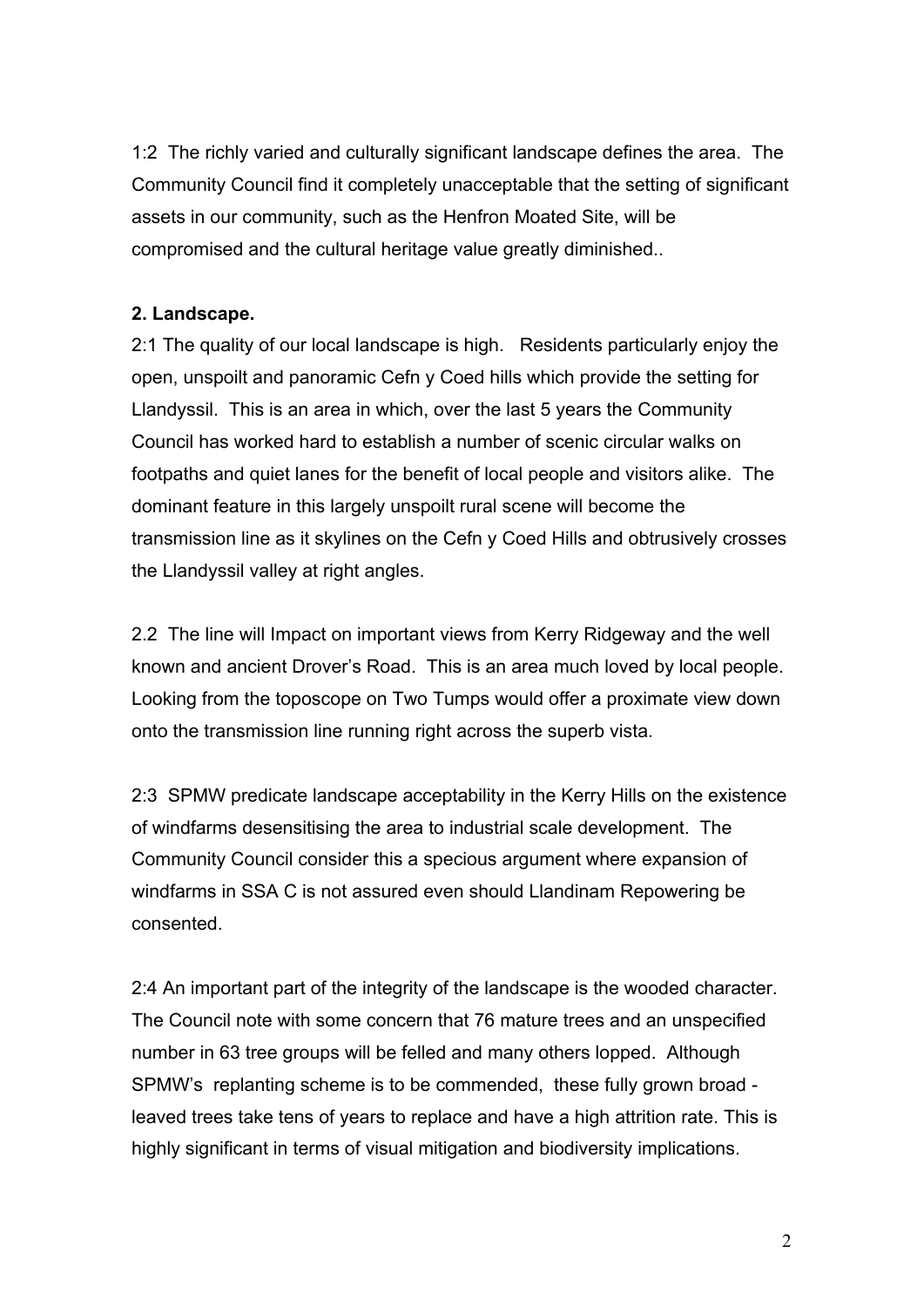## **3 Consultation**

3:1 Consultation events have provided limited information and have caused confusion as to actual routeing and the type of pole design to be used. Viewpoints for photomontages appear to have been selected to ensure equipment such as the highly intrusive corner posts are obscured and the impression of impacts minimised. This has not assisted public understanding of the scheme as compared with the wireframes.

3:2 There was no consultation event held at Llandyssil despite the line impacting significantly on the community.

### **4. Design**

4:1 The Community Council believe that significant landscape and visual benefit could be achieved through undergrounding in an area of highly valued landscape. This has not been considered although underground routeing along lanes would be an easier and less obtrusive possibility in this area.

4:2 Initial consultation documents showed a single 'trident' pole line. In a subsequent iterations this became a double pole then, days before Local Planning Authority determination, reverted to a single 'trident' pole. The present application is again for a double pole with a highly unsightly arrangement of conductors.

4:3 The impact on the landscape is not just an aesthetic point. There are economic implications where it impacts on the perceptions and enjoyment of the many visitors to Montgomery and it's environs. Businesses in our community such as the Smithy, the Goetre and the Fron Fraith static and touring Caravan Parks, pubs and restaurants, country hotels, bed and breakfasts and the village shop all rely substantially on the visitor economy. These facilities promote themselves extensively on being ideal for exploring, walking and relaxing in beautiful Mid Wales.

4:4 Transmission lines are not temporary structures. The windfarm has a 25 year planning application unlike the transmission line. To all intents this is a